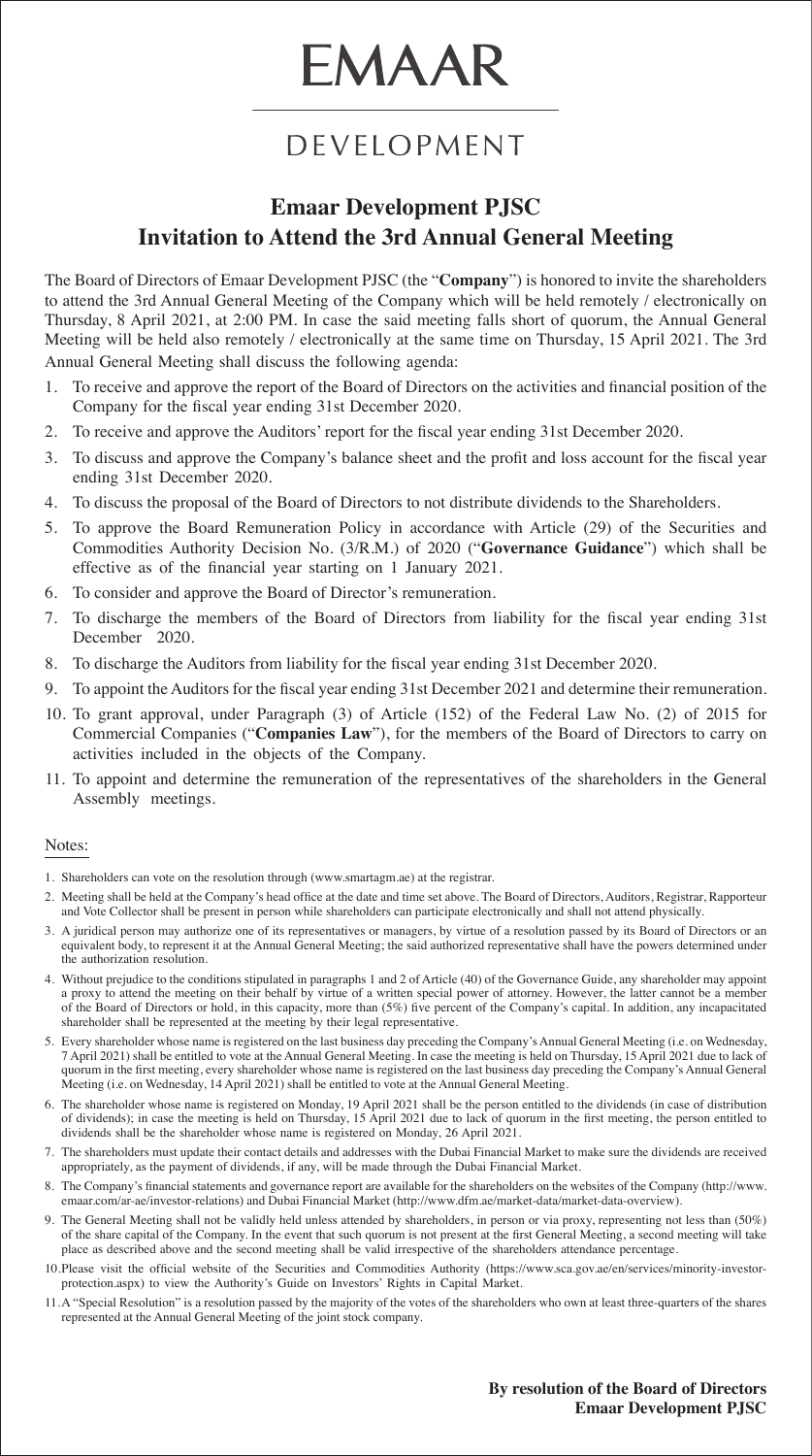## **Online AGM User Guide 2020**



#### **Attending the AGM electronically**

Virtual Annual General Assembly gives you the opportunity to attend the AGM remotely, participate and vote in real-time, using your smartphone, tablet or computer, and you will need to either:

- Download the Lumi AGM app from the Apple App or Google Play Stores by searching for Lumi AGM.
- Visit https://web.lumiagm.com on your smartphone, tablet or computer. You will need the latest versions of Chrome, Safari, Internet Explorer 11, Edge and Firefox. Please ensure your browser is compatible.



**Meeting ID: xxx-xxx-xxx To login you must have your Username and password Your password shall be sent to the mobile number provided in the registration form.**



#### **Using the AGM online facility**



- Username; and
	- Password.

**!**

**!**

**!**

D

D

**!**

**2**

To register as a shareholder, select 'I have a login' and enter your username and password.

**ACCESS**

- If you are a visitor, select 'I am a guest' As a guest, you will be prompted to complete all the relevant fields including; title, first name, last name and email address.
- *Please note, visitors will not be able to ask questions or vote at the meeting.*



### **NAVIGATION**

When successfully authenticated, the info screen  $\lceil i \rceil$  will be displayed. Your name and number of shares will be displayed

You can view company information, ask questions and watch the webcast.

If you would like to watch the webcast press the broadcast icon  $\binom{2}{1}$  at the bottom of the screen.

If viewing on a computer the webcast will appear at the side automatically once the meeting has started



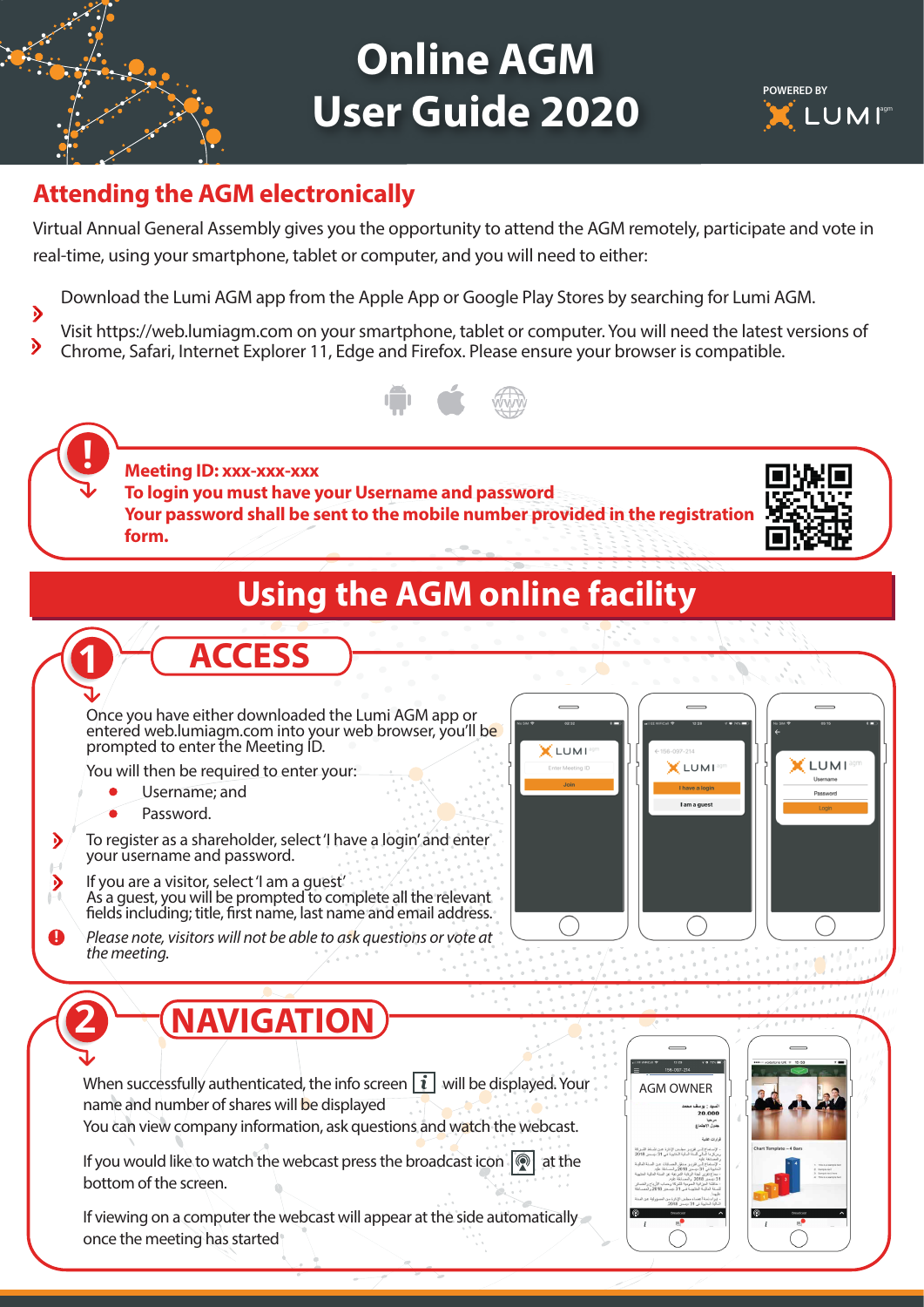# **Online AGM User Guide 2020**



ع تقرير مدقق الحسابات عن الد<br>امنتهية في 11/12/2019 والتح

## **PRE - VOTING**

If you don't want to attend the Live meeting you can use the Pre-Voting. The platform allows you to cast your votes electronically and to send questions to the board in advance of Annual General Meeting.

- Within the Info screen, Click on the Electronic Pre Voting icon  $\mathcal{P}$
- The poll for all agenda items/Resolutions being put to the meeting will be displayed to your screen  $\rightarrow$
- You can vote in your own time, at your own pace  $\mathcal{D}$

**3!**

**5!**

**4!**

**6!**

- You can scroll up and down the list and touch the direction you wish to vote ১
- Cast your votes based on your preferences (For, Against)  $\rightarrow$
- Pre-Votes are instantly received in the dashboard platform as soon as a vote is cast.  $\rightarrow$
- You can change your mind as many times as you wish whilst the Pre-Voting period is open.  $\lambda$
- Pre-Voting icon will disappear once the meeting starts.  $\mathbf{b}$
- You can also split your votes among more than one choice by activating the **Split Voting** bottom. ъ

#### **LIVE - VOTING**

If you choose to participate online you will be able to view a live webcast of the meeting, ask the board questions and submit your votes in real time. Please make sure to log in at the start of the meeting

- When a poll is open, the agenda item will be displayed (pushed) to your screen along with  $\lambda$ the voting options
- To vote, simply select your voting direction from the options shown on screen. When  $\ddot{\phantom{1}}$ selected, your choice will be highlighted, and your vote is captured in real time A confirmation message will appear to show your vote has been received. *For - Vote received*
- To change your vote, simply select another direction. If you wish to cancel your vote, please press Cancel.
- ð At the close of a poll, The result will appear on the screen
- You will still be able to send messages and view the webcast whilst the poll is open. ð

#### **QUESTIONS**

- $\rightarrow$ Any shareholder or appointed proxy attending the meeting is eligible to ask questions.
- If you would like to ask a question, select the messaging icon D
- Messages can be submitted at any time during the Q&A session up until the Chairman D closes the session.
- Type your message within the chat box at the bottom of the messaging screen. D
- $\mathbf{\hat{v}}$ Once you are happy with your message click the send button.
- D Questions sent online platform will be moderated before being sent to the chairman.
- $\lambda$ This is to avoid repetition and remove any inappropriate language.

## **OWNLOADS**

- D Links are present on the info screen . When you click on a link, the selected document will open in your browser.
- D Data usage for streaming the annual shareholders' meeting or downloading documents via the AGM platform varies depending on individual use, the specific device being used for streaming or download (Android, iPhone, etc) and the network connection (3G, 4G).



 $1.1.1.1.1.1.1$ . and